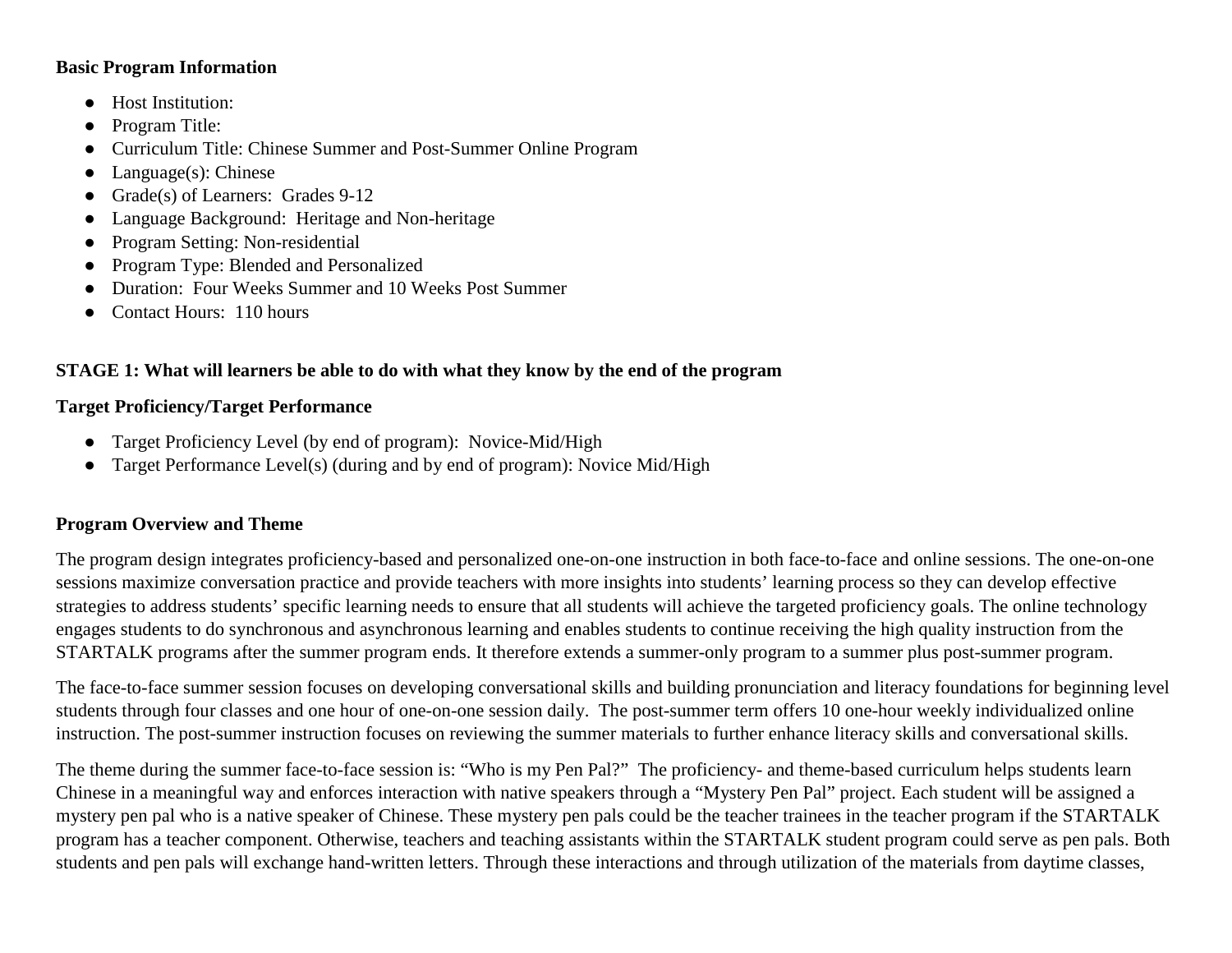each student will gather information and try to guess the identity of their pen pal. On the last day of the face-to-face session, mystery pen pals will be revealed. During the online session, students will work with their online instructor on a project to plan an imaginary trip to visit a city in China. Students will give a PPT presentation and write an essay in Chinese as part of their final assessment.

Examples that illustrate how our program will meet the goals outlined by World-Readiness Standards for Learning Languages are below:

Communication

- Interpretive: Students will read handwritten letters from pen pals.
- Interpersonal: Students will exchange information with their peers about themselves and their families, their daily lives, and their communities.
- Presentational: The face-to-face part of the program features three field trips. Students will write essays on their field trip experiences including describing transportation and activities for the trip, a worksheet and native speaker interview activity for students to complete during the field-trip, and a post-trip oral presentation to be given the following week.

**Culture** 

- Product: Students will be able to identify simple cultural items (e.g., utensils, calligraphy tools) associated with the daily life of Chinese people.
- Practice: Students will act out daily activities that Chinese people do (e.g., greetings, compliments, culturally specific verbal and nonverbal behaviors).
- Perspective: Students will learn the origin and symbolic meanings of various artifacts and practices in Chinese culture (e.g., traditional images, colors, and symbols expressing fortunes and luck).

**Connections** 

- Geography: Students will use maps to learn where many Chinese cities are located.
- Art: Students will practice Chinese calligraphy and visit the Metropolitan Museum of Art to view the different calligraphic styles employed by famous artists from different dynasties.

Comparisons

● Students will compare Chinese and American diets, lifestyles, and more.

Community

● Students will interact with local Chinese people and ask them about their lives in China and America.

During the summer program, students will be assessed weekly using Linguafolio. If the program has funding, at the end of the post-summer program, students can also take the STAMP proficiency tests.

# **Learning Goals**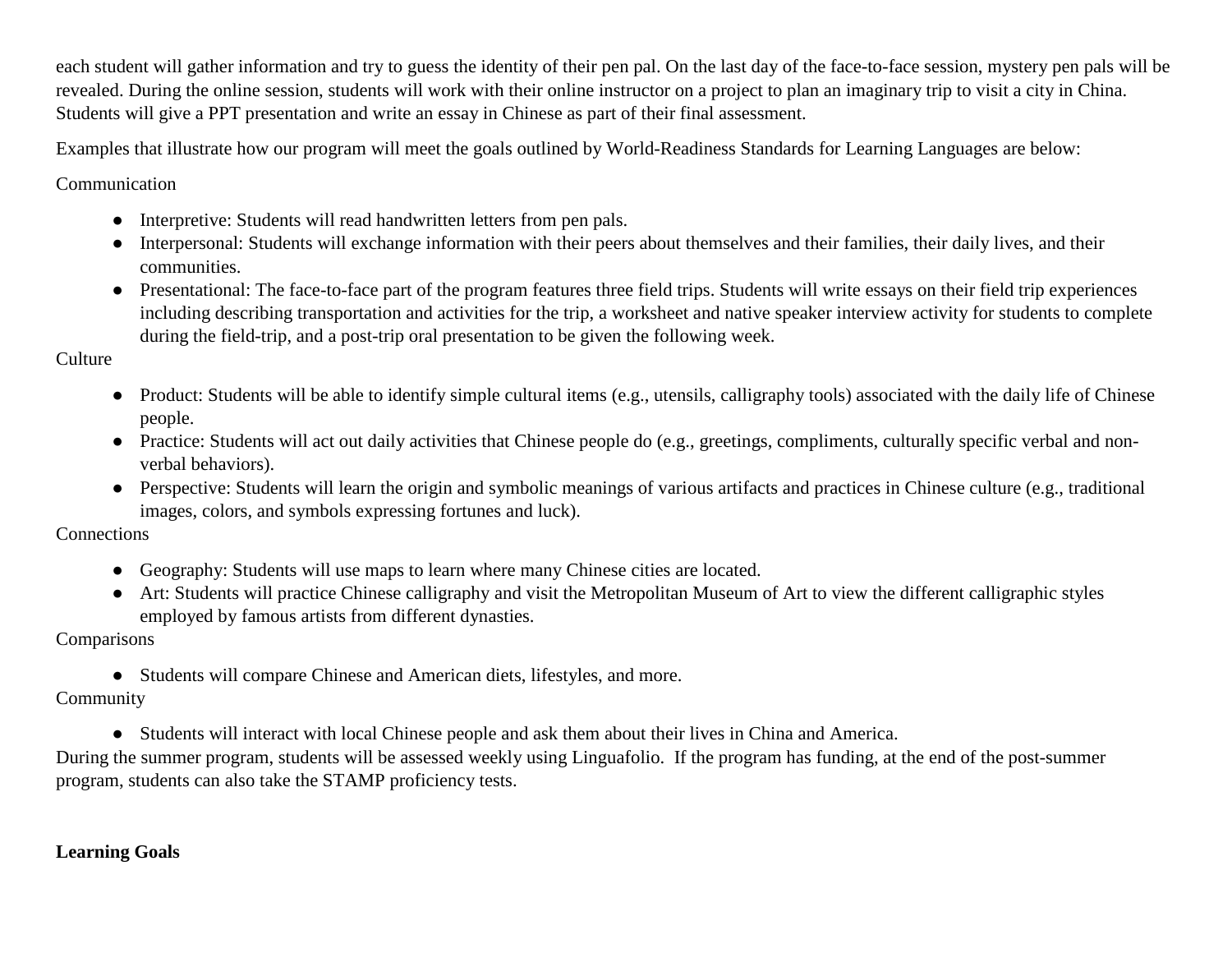| NCSSFL-ACTFL GLOBAL CAN-DO<br><b>BENCHMARKS</b>                                                                                                                                                                                                                                              | <b>PROGRAM CAN-DO</b><br><b>STATEMENTS</b><br>OR NCSSFL-ACTFL CAN-DO<br><b>STATEMENTS</b>                                                                                                                                                                                                                                                                                                                                       |  |
|----------------------------------------------------------------------------------------------------------------------------------------------------------------------------------------------------------------------------------------------------------------------------------------------|---------------------------------------------------------------------------------------------------------------------------------------------------------------------------------------------------------------------------------------------------------------------------------------------------------------------------------------------------------------------------------------------------------------------------------|--|
|                                                                                                                                                                                                                                                                                              | <b>Interpersonal</b><br><b>Speaking</b>                                                                                                                                                                                                                                                                                                                                                                                         |  |
| Novice-Mid/High: I can communicate and exchange information<br>about familiar topics using phrases and simple sentences, sometimes<br>supported by memorized language. I can usually handle short social<br>interactions in everyday situations by asking and answering simple<br>questions. | 1. I can exchange basic biographical information with people from<br>the country where the target language is spoken.<br>2. I can order food and make specific requests when ordering from a<br>street vendor or at a restaurant.<br>3. When purchasing items, I can ask about size, color, price and<br>method of payment.<br>4. I can ask for simple directions about how to get to one place from<br>another when traveling. |  |
| <b>Presentational</b><br><b>Speaking</b>                                                                                                                                                                                                                                                     |                                                                                                                                                                                                                                                                                                                                                                                                                                 |  |
| Novice Mid/high: I can present basic information on familiar<br>topics using language I have practiced, using phrases and using<br>simple sentences.                                                                                                                                         | 5. I can introduce my pen pal that included biographical<br>information, family, school/work and hobbies.<br>6. I can describe my pen pal's house/room look like using a few<br>sentences.<br>7. I can give a simple presentation about my pen pal's hometown<br>or about a landmark I plan to visit.                                                                                                                           |  |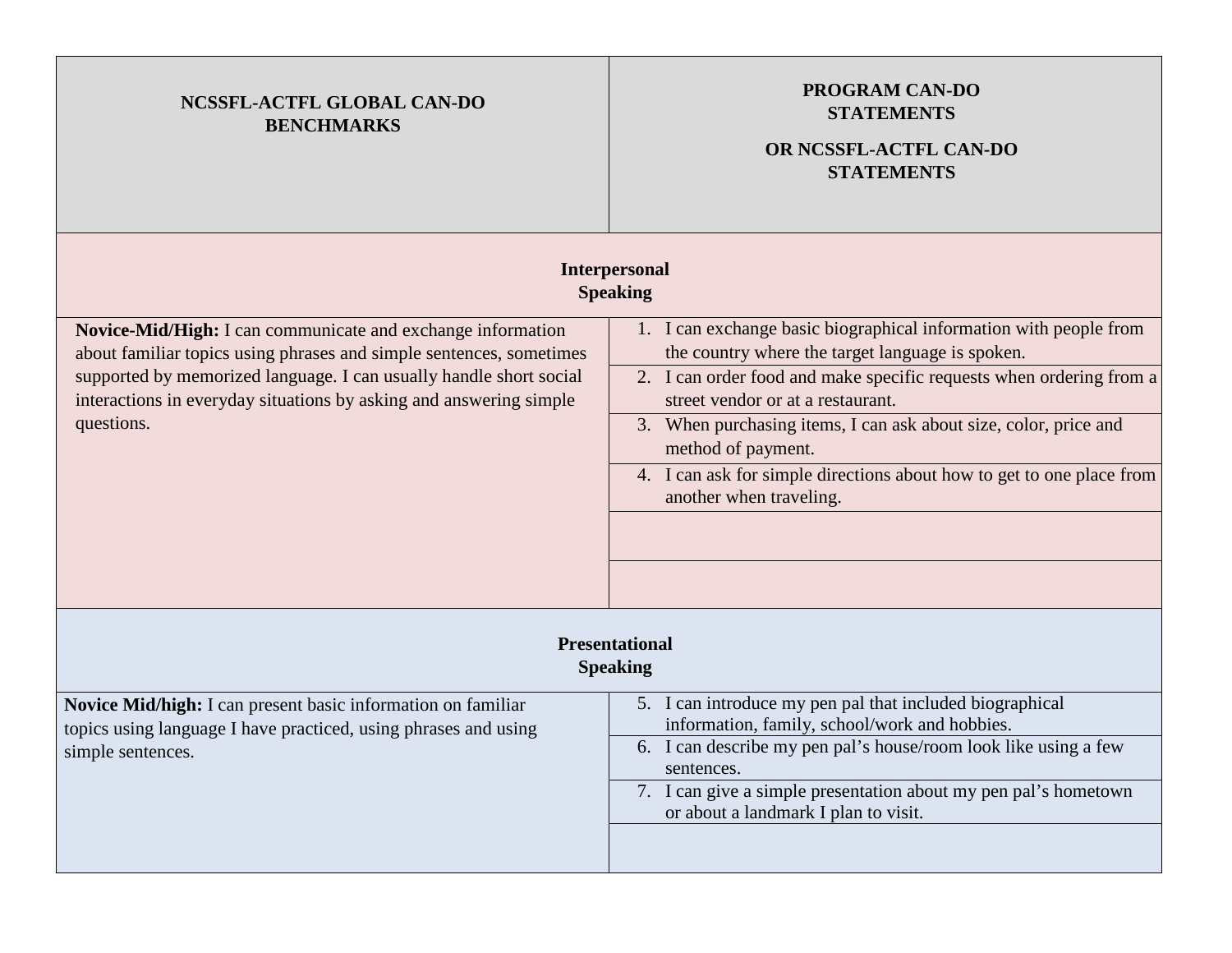| <b>Presentational</b><br><b>Writing</b>                                                                                                                                                                                                                                                                                                                   |                                                                                                                                                                                         |  |  |
|-----------------------------------------------------------------------------------------------------------------------------------------------------------------------------------------------------------------------------------------------------------------------------------------------------------------------------------------------------------|-----------------------------------------------------------------------------------------------------------------------------------------------------------------------------------------|--|--|
| <b>Novice-Mid/High:</b> I can write lists and memorized phrases on familiar<br>topics.                                                                                                                                                                                                                                                                    | 8. I can fill out a simple form with basic personal information<br>(name, address, phone number, birth date, etc.)<br>9. I can write a simple to-do list and shopping list.             |  |  |
|                                                                                                                                                                                                                                                                                                                                                           | 10. I can write about what I have learned using simple sentences or<br>memorized language.                                                                                              |  |  |
| <b>Interpretive</b><br><b>Listening</b><br>11. I can understand the time and location of when an activity will<br>take place.<br>Novice-Mid: I can recognize some familiar words and phrases when I<br>12. I can understand simple questions about my pen pal's hometown.<br>hear them spoken.<br>13. I can understand simple descriptions of a landmark. |                                                                                                                                                                                         |  |  |
| Interpretive<br><b>Reading</b>                                                                                                                                                                                                                                                                                                                            |                                                                                                                                                                                         |  |  |
| Novice-Low/Mid: I can recognize some letters or characters. I can<br>understand some learned or memorized words and phrases when I read.                                                                                                                                                                                                                  | 14. I can identify familiar words seen on the street and store signs.<br>15. I can locate familiar dish names on a menu.<br>16. I can check off words on a to-do list or shopping list. |  |  |

## **F. Online Preparation**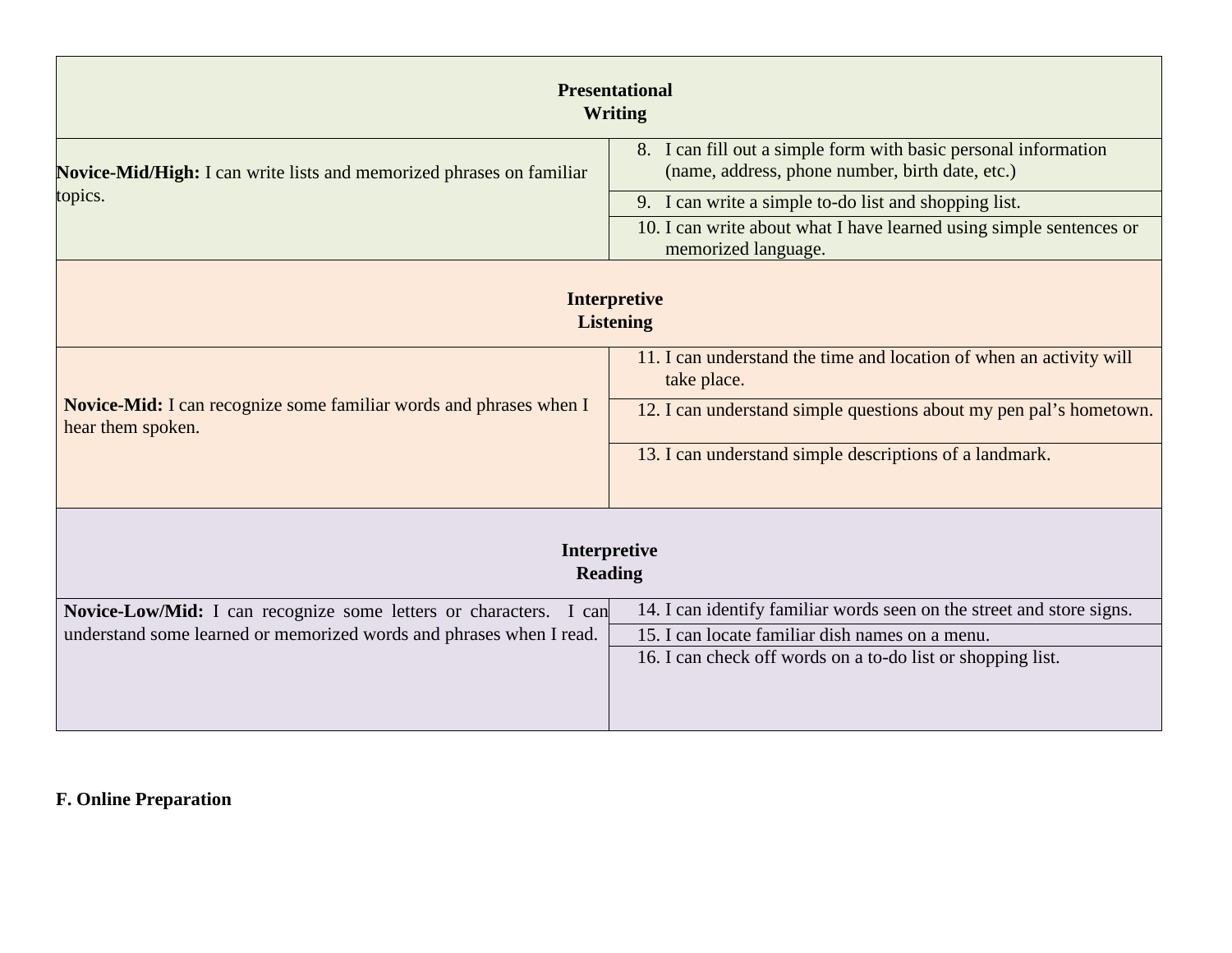| <b>Online Technical Preparation</b>                                                                                            |                                                                                                                                                                                                                                                       |  |
|--------------------------------------------------------------------------------------------------------------------------------|-------------------------------------------------------------------------------------------------------------------------------------------------------------------------------------------------------------------------------------------------------|--|
|                                                                                                                                |                                                                                                                                                                                                                                                       |  |
| Prepare the equipment<br>Go to the chineseforall website<br>Log in to the course                                               | Teacher works with tech support to show students the online<br>learning platform.<br>Teacher shows the Live Classroom features to students.<br>Teacher shows how to log in to Chinese For All.<br>Teacher and students test the Live Classroom audio. |  |
| Live Classroom Synchronous Learning Preparation                                                                                |                                                                                                                                                                                                                                                       |  |
|                                                                                                                                |                                                                                                                                                                                                                                                       |  |
| Enter the Live Classroom<br>Be able to attend the Live Classroom<br>Be able to speak in the Live Classroom                     | Schedule the Live Classroom meeting time.<br>Parents will remind students to get the equipment ready and attend<br>the online sessions on time.<br>Teacher and students know how to solve common technical issues<br>and know where to get help.      |  |
| <b>Type Chinese on a Computer</b>                                                                                              |                                                                                                                                                                                                                                                       |  |
| Type Chinese characters using pinyin input method<br>Open the input method<br>Type in pinyin and choose the correct characters | Teacher show students how to type Chinese characters using the<br>$\bullet$<br>pinyin input method.<br>Teacher show students that there are many homophones in<br>Chinese and it is important to choose the correct characters.                       |  |
| <b>Asynchronous Learning Preparation</b>                                                                                       |                                                                                                                                                                                                                                                       |  |
|                                                                                                                                |                                                                                                                                                                                                                                                       |  |
| Students should know how to locate the materials                                                                               | Teacher shows students the website and how to log in.<br>$\bullet$<br>Teacher will show students how to navigate the website and find<br>the content.                                                                                                 |  |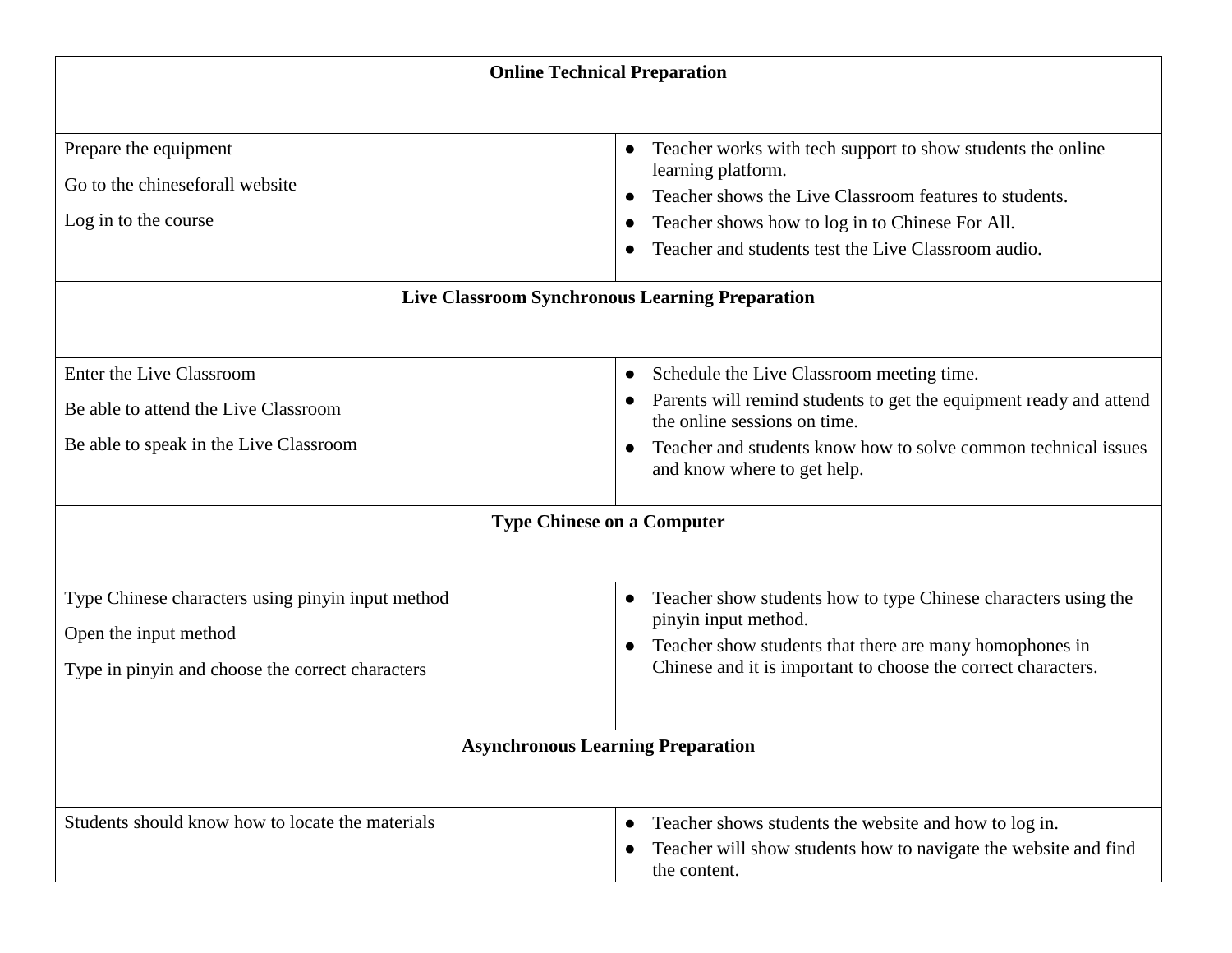| <b>INTERPRETIVE TASK</b>                                                                                                                                                                                                                                                                                                                                                                                                                                                                                                                                  | <b>INTERPERSONAL TASK</b>                                                                                                                                                                                                                                                                                                                                                                                                                                                                                                           | PRESENTATIONAL TASK                                                                                                                                                                                                                                                                                                                                                                                                                    |
|-----------------------------------------------------------------------------------------------------------------------------------------------------------------------------------------------------------------------------------------------------------------------------------------------------------------------------------------------------------------------------------------------------------------------------------------------------------------------------------------------------------------------------------------------------------|-------------------------------------------------------------------------------------------------------------------------------------------------------------------------------------------------------------------------------------------------------------------------------------------------------------------------------------------------------------------------------------------------------------------------------------------------------------------------------------------------------------------------------------|----------------------------------------------------------------------------------------------------------------------------------------------------------------------------------------------------------------------------------------------------------------------------------------------------------------------------------------------------------------------------------------------------------------------------------------|
| Learners understand, interpret, and<br>analyze what is heard, read, or viewed on a<br>variety of topics                                                                                                                                                                                                                                                                                                                                                                                                                                                   | Learners interact and negotiate meaning<br>in spoken, signed, or written<br>conversations to share information,<br>reactions, feelings, and opinions.                                                                                                                                                                                                                                                                                                                                                                               | Learners present information, concepts,<br>and ideas to inform, explain, persuade,<br>and narrate on a variety of topics using<br>appropriate media and adapting to<br>various audiences of listeners, readers, or<br>viewers.                                                                                                                                                                                                         |
| Formative Assessment: After reading letters<br>from their pen pal, students complete an<br>organizational grid with relevant<br>information, such as the locations, dates, and<br>durations of the trip, the need-to-dos, and the<br>costs of the trip. Students will create a<br>graphic presentation to share the information<br>with their peers. Other students will interpret<br>the information presented and draw<br>conclusions on whose plan is the most<br>exciting but at the same time practical.<br><b>Summative Assessment: STAMP tests</b> | Formative Assessment: During the online<br>instruction sessions, students will do role<br>plays with their online instructor. They will be<br>given a rubric detailing the scenario and the<br>tasks they will need to complete during the<br>role play, such as "inquire about the price of<br>the item". Each day they will be assessed on a<br>different role play scenario (ordering food,<br>giving directions, etc.). The role play will be<br>graded by their online instructor.<br><b>Summative Assessment: STAMP tests</b> | Formative Assessment: At the end of the<br>face-to-face program, students will give a<br>presentation. They will introduce the<br>information they have learned regarding their<br>pen pals' hometowns, as well as their<br>visiting plans (dates, food, directions, cost,<br>etc.). This presentation will be given to their<br>face-to-face instructor, online instructor, and<br>peers.<br><b>Summative Assessment: STAMP tests</b> |

**STAGE 2: How will learners demonstrate what they can do with what they know by the end of the program?**

**STAGE 3: What will prepare learners to demonstrate what they can do with what they know?**

| <b>PROGRAM CAN-DO STATEMENTS</b> | LANGUAGE, CULTURE, CONTENT | <b>MAJOR LEARNING EXPERIENCES &amp;</b>  |
|----------------------------------|----------------------------|------------------------------------------|
| NCSSFL-ACTFL CAN-DO              | Learners need to use       | <b>EVIDENCE</b> Learners will experience |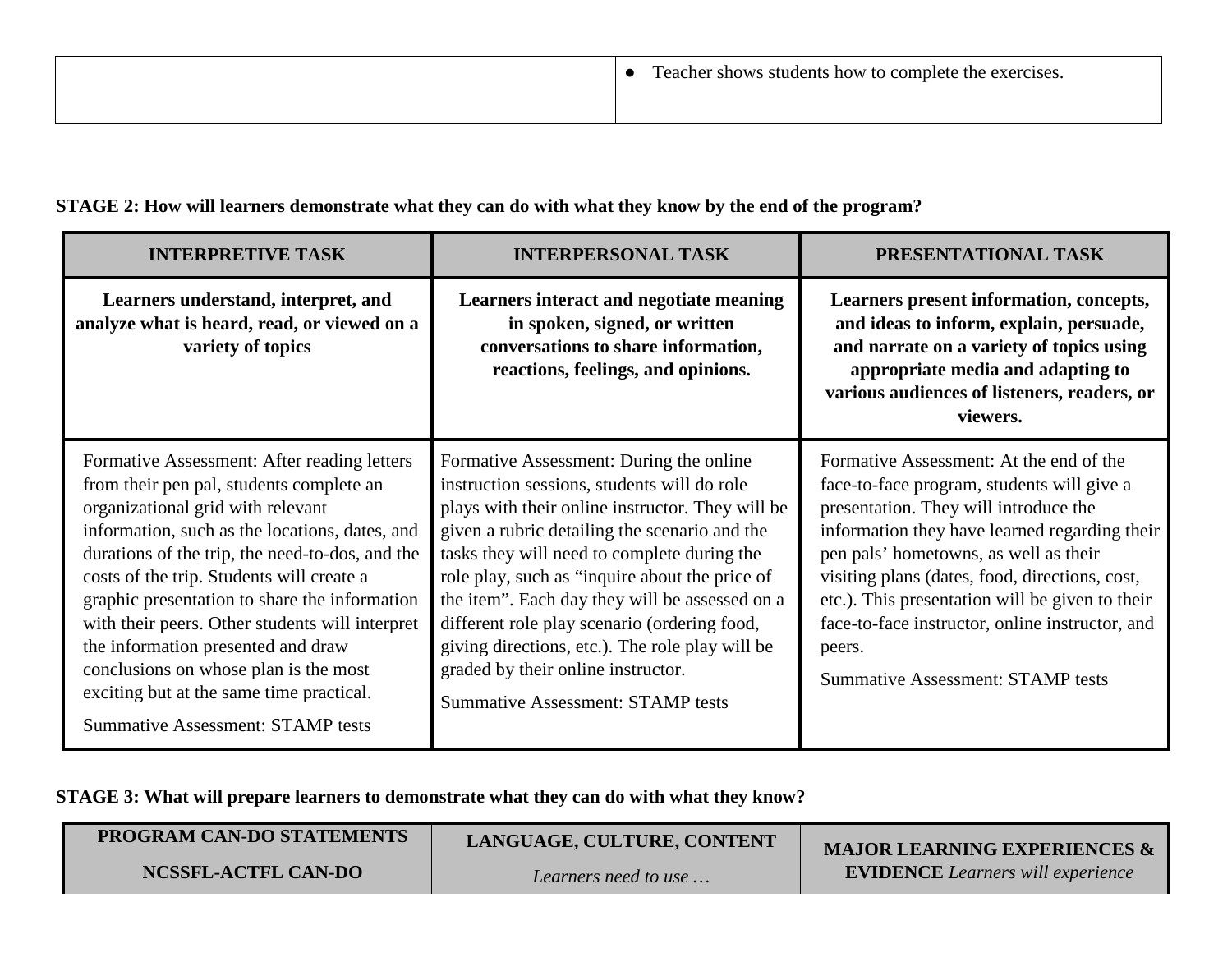| <b>STATEMENTS</b>                                                                                                        |                                                                                                                                                                                                                                                          | &demonstrate                                                                                                                                                                                                                                                                                                                                                                                                                                                                                                     |
|--------------------------------------------------------------------------------------------------------------------------|----------------------------------------------------------------------------------------------------------------------------------------------------------------------------------------------------------------------------------------------------------|------------------------------------------------------------------------------------------------------------------------------------------------------------------------------------------------------------------------------------------------------------------------------------------------------------------------------------------------------------------------------------------------------------------------------------------------------------------------------------------------------------------|
| Learners can                                                                                                             |                                                                                                                                                                                                                                                          |                                                                                                                                                                                                                                                                                                                                                                                                                                                                                                                  |
| Copy these Can-Dos directly from Stage 1,<br>Column 2. Use one row per Can-Do.                                           | List the vocabulary, grammatical structures,<br>language chunks, cultural knowledge, and<br>content information that learners need to<br>accomplish the Can-Dos listed in column 1.                                                                      | Describe the key learning<br>tasks/activities/formative assessments that<br>allow learners to demonstrate that they can<br>meet the stated Can-Do.                                                                                                                                                                                                                                                                                                                                                               |
|                                                                                                                          | <b>Interpersonal Speaking</b>                                                                                                                                                                                                                            |                                                                                                                                                                                                                                                                                                                                                                                                                                                                                                                  |
| 1. I can exchange basic biographical<br>information with people from the country<br>where the target language is spoken. | Hello, everyone/Hello, teacher<br>What is your name? My name is<br>How old are you? I amyears old.<br>Where do you go to school? I go to<br>Which grade are you in? I am in<br>When is your birthday? My birthday is                                     | <b>Face-to-Face: Study Board in China</b><br>Students will be given the scenario that they<br>are introducing themselves to their new<br>classmates while study abroad in China. They<br>will need to introduce themselves and greet<br>their new classmates.                                                                                                                                                                                                                                                    |
|                                                                                                                          | What is your Chinese Zodiac Sign? I am<br>$a$<br>What do you like/dislike to do? I like/dislike<br>$\mathfrak{to}$<br>How many people are there in your family?<br>There are # people in my family. They<br>are; I have/don't have a pet.<br>Also & Both | <b>Online 1-on-1: I am a Celebrity</b><br>Online instructor will post a picture of a<br>famous celebrity on the white board of the<br>online classroom, then provide student with<br>the biographical information of this celebrity<br>in English (Wikipedia page). Student needs to<br>assume the role of this celebrity and answer<br>online instructor's questions according to the<br>biographical information given. The student<br>will then switch roles with the online<br>instructor and ask questions. |
| 2. I can order food and make special requests<br>when ordering from a street vendor or a<br>restaurant.                  | Do you have?<br>I would like to have<br>Is there (ingredient) in $\dots$ ?                                                                                                                                                                               | Face-to-Face: Buying famous local food!<br>Students will be given the scenario that they<br>are traveling in their pen pal's home town, and<br>they are going to buy famous local food from<br>1) street vendor 2) at a restaurant. Some                                                                                                                                                                                                                                                                         |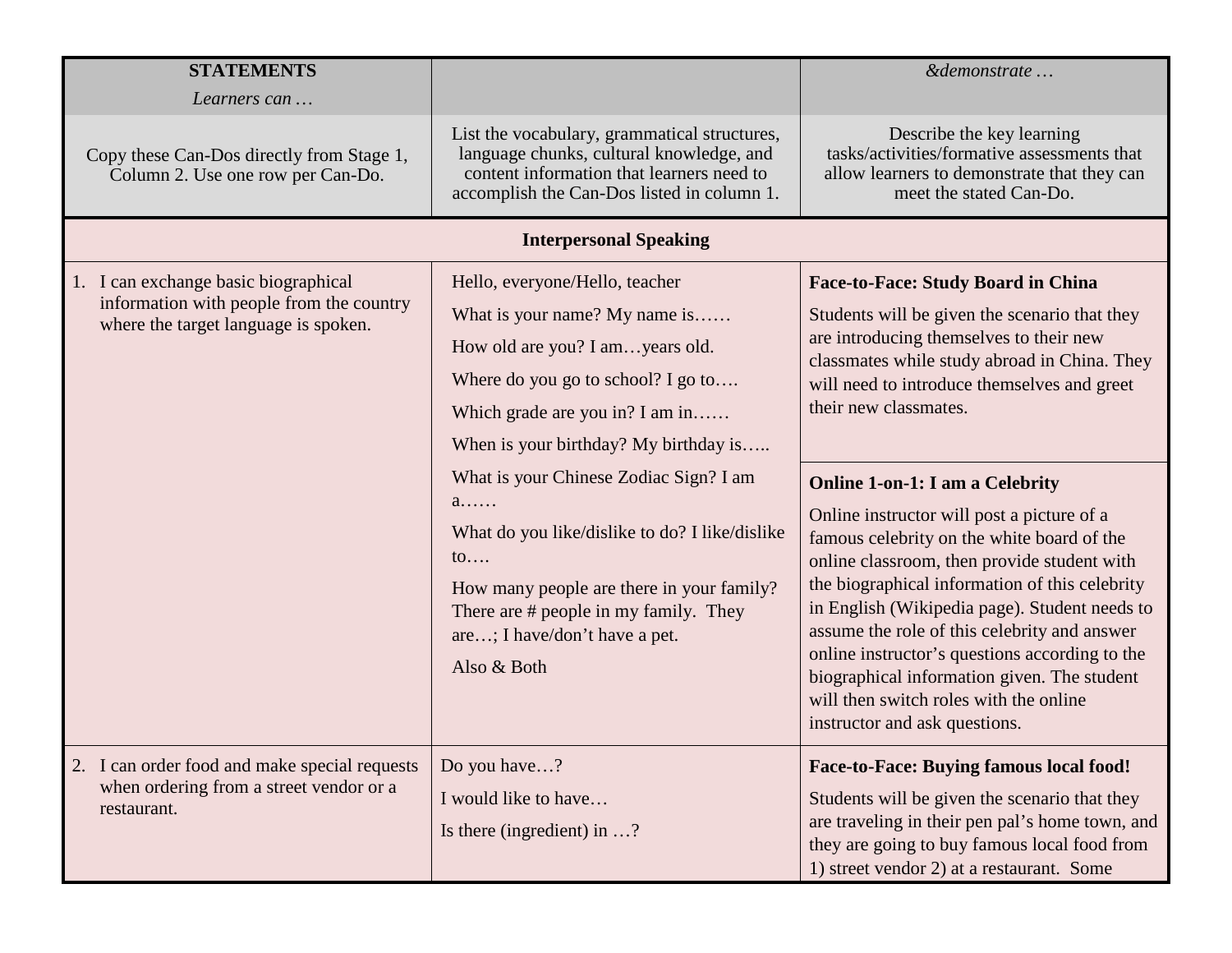|                                                                                           | I am allergic to<br>I can't eat meat. I am a vegetarian.<br>Do you have (utensil)?<br>Please give me a glass of (drink).<br>Do you like A or B?                                            | students will be assigned to be allergic to sea<br>food, etc.; some will need to indicate that they<br>do not eat spicy food. Students will work in<br>groups create a dialogue and present to the<br>class.                                                                                                                                                            |
|-------------------------------------------------------------------------------------------|--------------------------------------------------------------------------------------------------------------------------------------------------------------------------------------------|-------------------------------------------------------------------------------------------------------------------------------------------------------------------------------------------------------------------------------------------------------------------------------------------------------------------------------------------------------------------------|
|                                                                                           |                                                                                                                                                                                            | <b>Online 1-on-1: Family Dinner</b><br>Student will be given the scenario that he/she<br>is traveling in their pen pal's hometown with<br>his/her family. Student is in charge of ordering<br>for the whole family and need to consider<br>his/her family member/s preference when<br>making the order. The online instructor will<br>play the role of waiter/waitress. |
| When purchasing items, I can ask about<br>3.<br>size, color, price and method of payment. | I like/I don't likebecause<br>Do you have size?<br>What color do you like?<br>Price<br>Bargaining<br>Cash and credit card<br>A is more than B.<br>A is not so than B.<br>Is A more than B? | <b>Face-to-Face: Getting Souvenirs</b><br>Students will be given the following scenario:<br>You need to purchase souvenirs for your<br>family and friends. Online instructor will play<br>the vendor, students need to give specifics<br>such as the size, color, price, and method of<br>payment. Students will present what they<br>purchase in class.                |
|                                                                                           |                                                                                                                                                                                            | <b>Online 1-on-1: Gift for my Pen-Pal</b><br>Student will be given the scenario that he/she<br>is going to buy clothes as a gift for his/her<br>pen-pal, he/she will first ask the pen=pal about<br>size, color. And other preference, then they<br>will go to the store and purchase the clothes.                                                                      |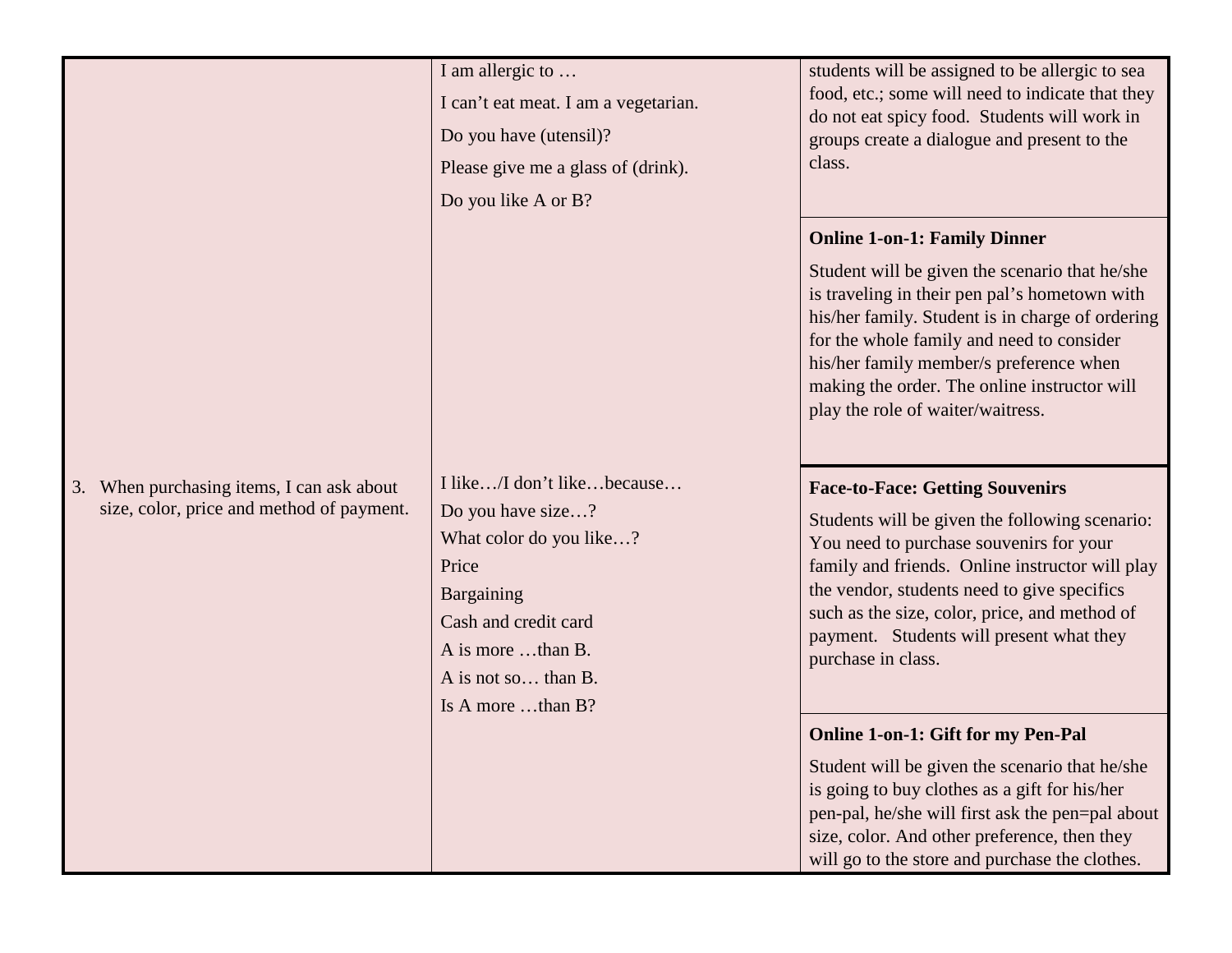|                                                                                                           |                                                                                                                                                                                                                                                                                                                                                                                                                                                                     | The online instructor will first play the role of<br>the pen-pal, then the role of the storekeeper.                                                                                                                                                                                                                                                                                                                                                                                                                                                                                                                                                                                                                                                                                                                                                                                               |
|-----------------------------------------------------------------------------------------------------------|---------------------------------------------------------------------------------------------------------------------------------------------------------------------------------------------------------------------------------------------------------------------------------------------------------------------------------------------------------------------------------------------------------------------------------------------------------------------|---------------------------------------------------------------------------------------------------------------------------------------------------------------------------------------------------------------------------------------------------------------------------------------------------------------------------------------------------------------------------------------------------------------------------------------------------------------------------------------------------------------------------------------------------------------------------------------------------------------------------------------------------------------------------------------------------------------------------------------------------------------------------------------------------------------------------------------------------------------------------------------------------|
| 4. I can ask for simple directions about how<br>to get to one place from another when<br>traveling.       | Excuse me, how can I get to (restaurant, bus<br>stop, landmarks, etc.)?<br>I am lost.<br>Where is (location)?<br>I (walk, ride a bike, drive a car, or take a bus,<br>train, subway, or plane, etc.) to (location).<br>Turn left or right; go straight; cross the street;<br>walk two blocks.<br>Intersection, traffic light.<br>In front of, in back of.<br>Why do you want to go to China? Because I<br>want to study Chinese therefore I want to go<br>to China. | <b>Face-to-Face: Study Abroad in China</b><br>Students will work in group, pretending they<br>are a group of students studying Abroad in<br>China, and they need to find various locations<br>such as train station and restaurant around a<br>Chinese city. One of the students will be<br>holding the map, while others asking how to<br>go to varies places. Then another student will<br>hold the map to answer questions. This<br>process will repeat until everyone in the group<br>had the chance to ask and give directions.<br><b>Online 1-on-1: Find My Way Around Town</b><br>Online instructor will use the screenshot of<br>Google map to show a hotel from the student's<br>pen-pal's hometown, then mark the nearest<br>theater/restaurant/net café Students will<br>conduct role plays with his/her online<br>instructor, asking and giving simple direction<br>to each location. |
| <b>Presentational Speaking</b>                                                                            |                                                                                                                                                                                                                                                                                                                                                                                                                                                                     |                                                                                                                                                                                                                                                                                                                                                                                                                                                                                                                                                                                                                                                                                                                                                                                                                                                                                                   |
| 5. I can introduce my pen pal, including<br>biographical information, family,<br>school/work and hobbies. | Hello, everyone/Hello, teacher<br>$Her/his$ name is<br>He/she is # years old.                                                                                                                                                                                                                                                                                                                                                                                       | <b>Face-to-Face: Blind Date</b><br>Drawing inspiration from the social<br>phenomenon in China in which parents<br>actually go to blind date spots in the park to<br>help their children find marriage partner,                                                                                                                                                                                                                                                                                                                                                                                                                                                                                                                                                                                                                                                                                    |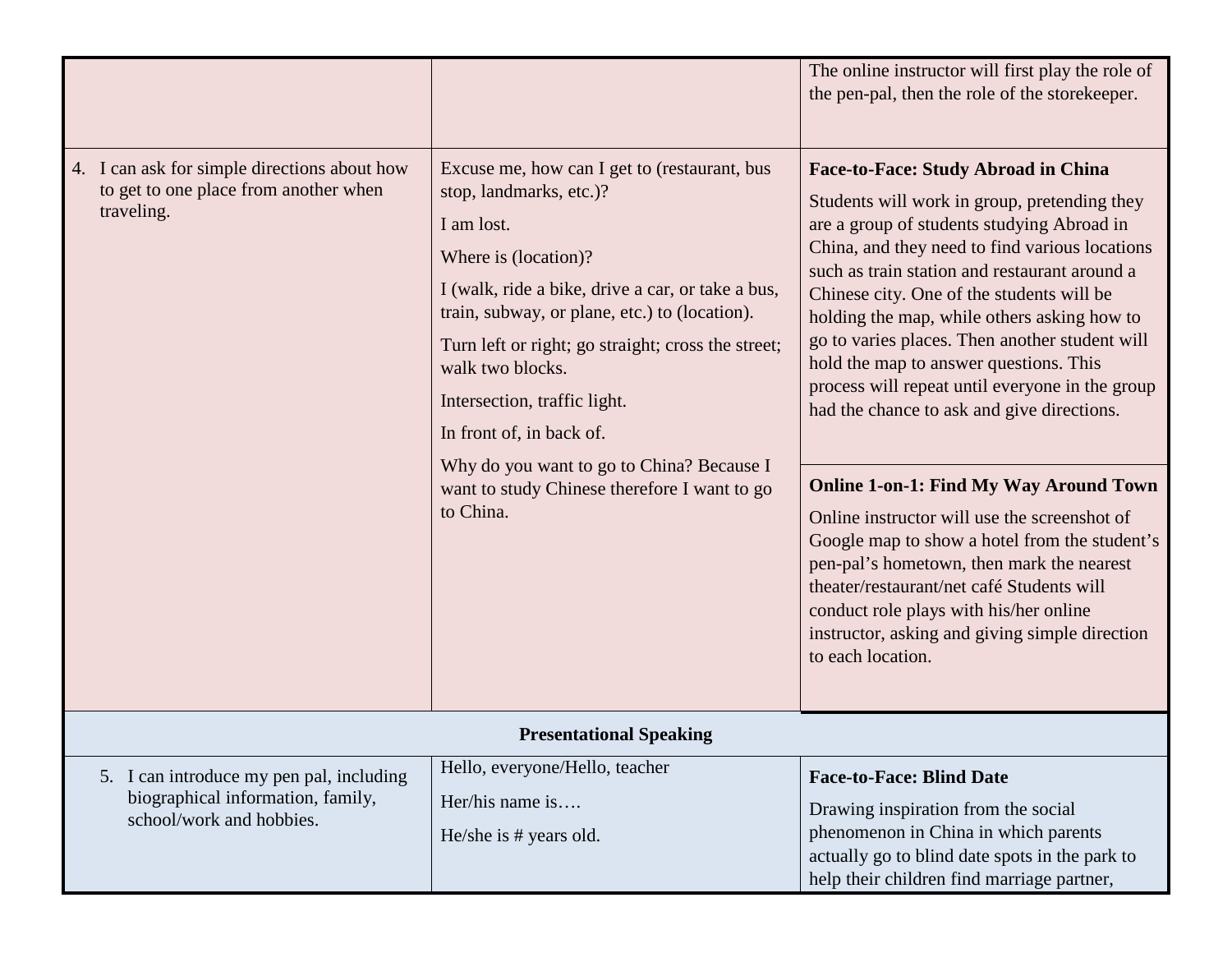|                                                                                        | He/she attends(name of school)<br>He/she likes to (hobbies)<br>His/her family has They are; He/she has a<br>pet or doesn't have a pet                                                                                                  | students will take the role of the parents,<br>introduce their children's information (the<br>student's pen-pal) to other "parents." They<br>need to decide if those their "children" are a<br>match based on the information presented.                                                                                                                                                      |
|----------------------------------------------------------------------------------------|----------------------------------------------------------------------------------------------------------------------------------------------------------------------------------------------------------------------------------------|-----------------------------------------------------------------------------------------------------------------------------------------------------------------------------------------------------------------------------------------------------------------------------------------------------------------------------------------------------------------------------------------------|
|                                                                                        |                                                                                                                                                                                                                                        | <b>Online 1-on-1: Vlog</b><br>After practicing with his/her online instructor,<br>student will create a video introduce<br>him/herself as well as his/her pen-pal, they<br>will then upload the video on the course<br>website for teacher to evaluate as part of the<br>ongoing assessment.                                                                                                  |
| 6. I can describe what my pen pal's<br>house/room looks like using a few<br>sentences. | Names of household items and furniture.<br>Common measure words associated with<br>items<br>Common localizers: next to, inside.<br>Adjectives to describe a room or a city:<br>clean/dirty, bright/dark,<br>comfortable/uncomfortable, | <b>Face-to-Face: My Pen-Pal's Home</b><br>Students will acquire a photo of their pen-<br>pal's house and room from letter exchange.<br>They will then prepare a presentation and<br>describe the house/room to their class.                                                                                                                                                                   |
|                                                                                        | convenient/inconvenient, crowded/not<br>crowded, expensive/cheap, safe/unsafe, etc.<br>Both (adj) and (adj)<br>Not only (adj) but also (adj)<br>Why do you like to live in (city)?<br>Becausetherefore                                 | Online 1-on-1: Housing in China and U.S.<br>Student will do research on the internet on<br>what a typical house/room in China look like,<br>he/she will then describe the house to his/her<br>online instructor. The online instructor will<br>then provide him/her with a picture of a<br>typical house/room in America that student<br>need to describe based on what is on the<br>picture. |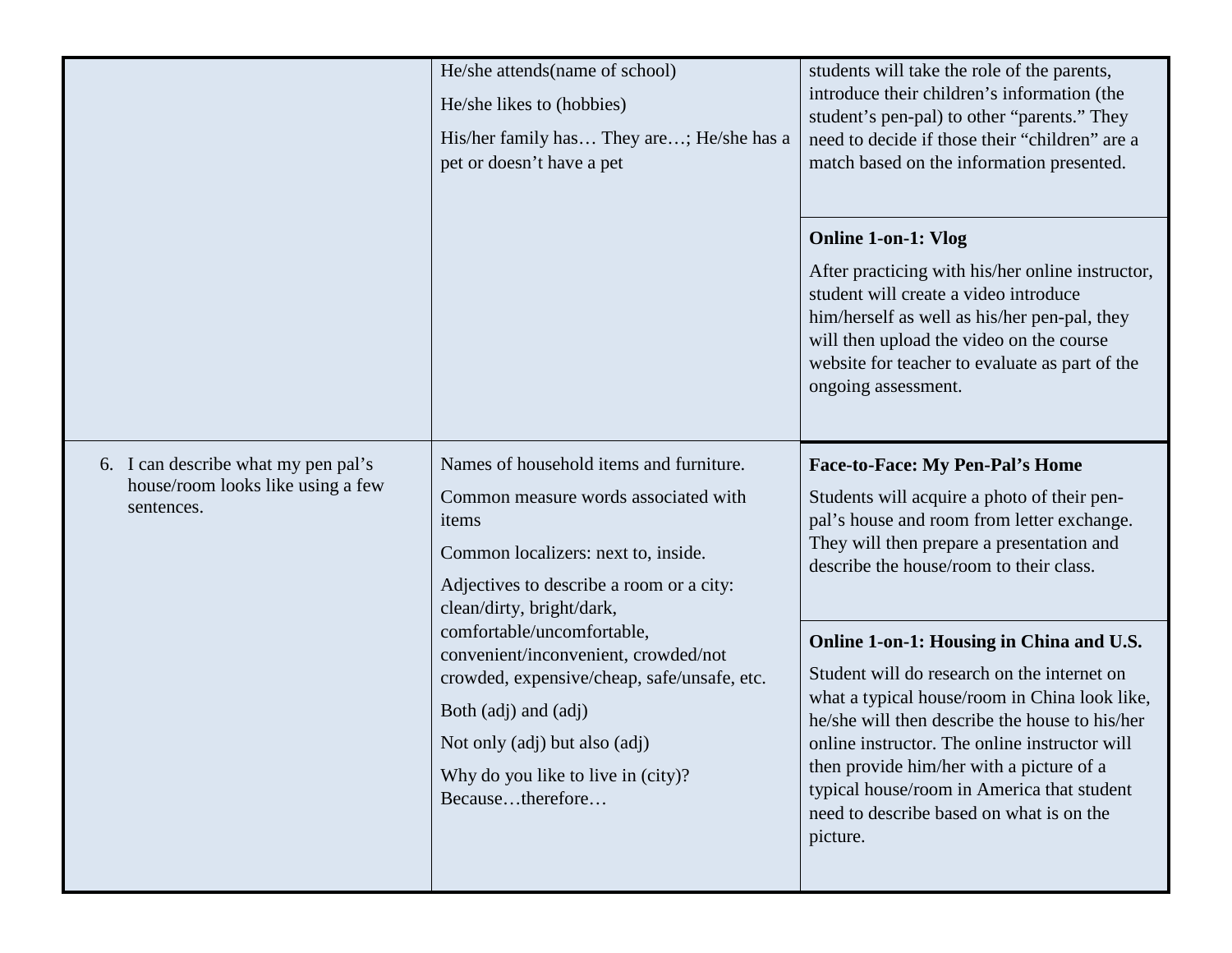| 7. I can give a presentation about my pen<br>pal's hometown or a landmark I plan<br>to visit.                         | It is located near, close to, far from, next to,<br>across from, to the right of, etc.<br>I need to take (bus, subway, taxi, walk) to get<br>there.<br>Descriptive words: interesting, boring,<br>exciting, busy, crowded, historical, etc.<br>I would like to see<br>I hope I can buy<br>I am going to (activities).<br>Some interesting facts are | <b>Face-to-Face: I am a Tour Guide:</b><br>Students will prepare pictures of the landmark<br>they have studied. The pictures will be posted<br>all around the classroom. The whole class will<br>form a tour group. When passing by a picture<br>of the landmark, one student will act as a tour<br>guide and introduce the landmark to the group.<br>The "tourists" will also ask additional<br>questions or make comments regarding the<br>site. After all the instructions, students will<br>talk about which site left them with the<br>deepest impression, and why. |
|-----------------------------------------------------------------------------------------------------------------------|-----------------------------------------------------------------------------------------------------------------------------------------------------------------------------------------------------------------------------------------------------------------------------------------------------------------------------------------------------|--------------------------------------------------------------------------------------------------------------------------------------------------------------------------------------------------------------------------------------------------------------------------------------------------------------------------------------------------------------------------------------------------------------------------------------------------------------------------------------------------------------------------------------------------------------------------|
|                                                                                                                       |                                                                                                                                                                                                                                                                                                                                                     | <b>Online: My Pen-Pal's Hometown</b><br>Based on the information gathered from<br>exchanging letters with their pen-pal and some<br>research online, students will created a slide<br>show, introduce their pen-pal's hometown and<br>then present it to their online instructor.<br>Finally upload their presentation (slide show<br>plus voice over) on YouTube and the course<br>website.                                                                                                                                                                             |
| <b>Presentational Writing</b>                                                                                         |                                                                                                                                                                                                                                                                                                                                                     |                                                                                                                                                                                                                                                                                                                                                                                                                                                                                                                                                                          |
| 8. I can fill out a simple form with basic<br>personal information (name, address,<br>phone number, birth date, etc.) | Fill out required information on a form that<br>requires name in Chinese, gender, birthdate,<br>address, and phone number.                                                                                                                                                                                                                          | Face-to-Face: Fill out a hotel information<br>form<br>Hotels in China often require visitors to fill<br>out an information form. Students will be<br>given an authentic registration form and they<br>are going to fill out information that they are                                                                                                                                                                                                                                                                                                                    |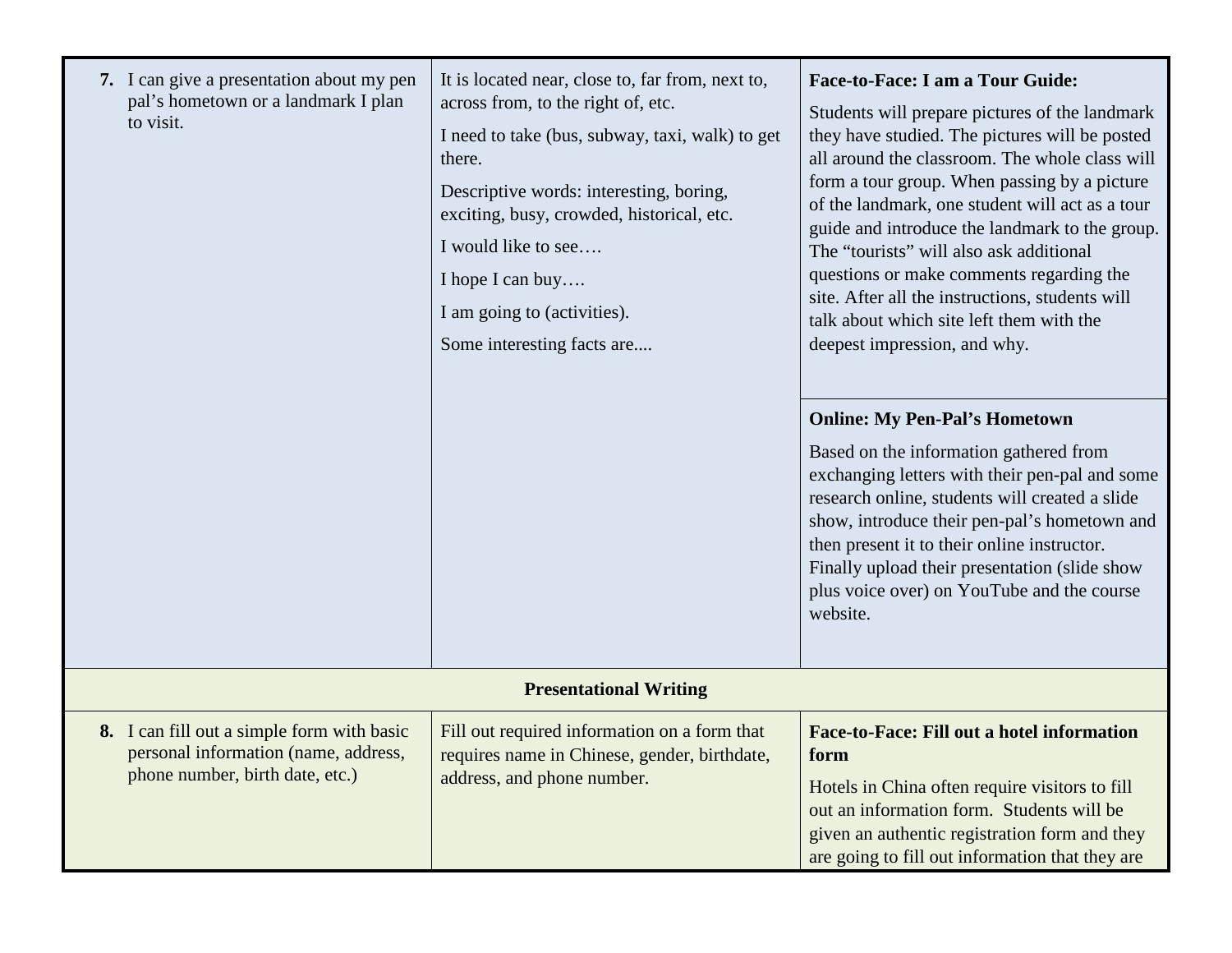|                                                          |                                                                                                                                                                                                                                                                                       | able to fill out.                                                                                                                                                                                                                                                                                     |
|----------------------------------------------------------|---------------------------------------------------------------------------------------------------------------------------------------------------------------------------------------------------------------------------------------------------------------------------------------|-------------------------------------------------------------------------------------------------------------------------------------------------------------------------------------------------------------------------------------------------------------------------------------------------------|
|                                                          |                                                                                                                                                                                                                                                                                       | <b>Online 1-on-1: Postcard from China</b>                                                                                                                                                                                                                                                             |
|                                                          |                                                                                                                                                                                                                                                                                       | Online instructor will post the picture of the<br>back of a post card on the white board of the<br>online classroom.                                                                                                                                                                                  |
|                                                          |                                                                                                                                                                                                                                                                                       | Student will be given the scenario that they are<br>to send a post card to his/her family when<br>traveling in China. On the post card, he/she is<br>required to fill out some basic information<br>including address and phone number in both<br>China and the U.S.                                  |
| 9. I can write a simple to-do list and<br>shopping list. | I will go to (place) on (days of the week).<br>I will go to (place) with (name).<br>We will go to (museum, market, store, and<br>restaurant).<br>We will travel by (transportation choice).<br>We will go see (exhibition, building, and<br>items).<br>We will order (kinds of food). | <b>Face-to-Face: My To Do List</b><br>Teacher will show students a character who<br>lives in a particular city, for example, a<br>college student in Shanghai. The students will<br>need to write a simple to do list and shopping<br>list based on who the character is and where<br>he/she lives.   |
|                                                          | We will purchase food at (street vendor).                                                                                                                                                                                                                                             | <b>Online: Create a shopping list and to-do list</b><br>Students will create a shopping list and to-do<br>list to use when they are in China. Highlight<br>what activities they want to do, what places<br>they want to visit, what kind of food they want<br>to eat, and what gift they want to buy. |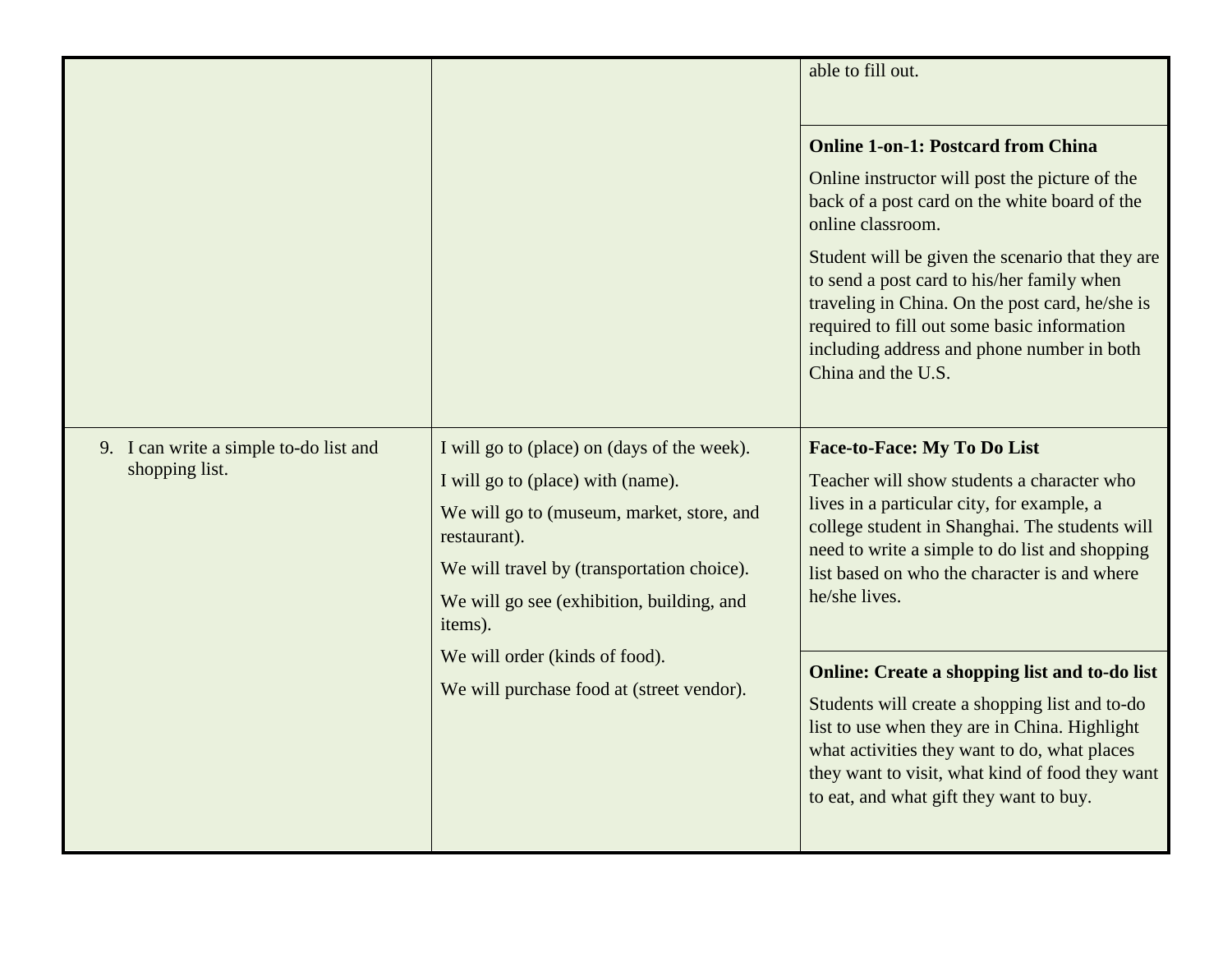| 10. I can write about what I have learned<br>using simple sentences or memorized<br>phrases. | Different regions and special customs in China<br>My pen pal and his/her family members'<br>biographical information<br>Information about the pen pal's hometown<br>(region, population, climate, landmarks,<br>characteristics, etc.) | <b>Face-to-Face: Exit Slips</b><br>During the last 10 min of the last class of the<br>day, students are going to write about what<br>they learned on that day. The teacher will<br>provide students with an outline. Students can<br>write in pinyin at the beginning and gradually<br>switch to using characters. This piece of<br>writing will serve as students exit pass of the<br>day.                                                   |
|----------------------------------------------------------------------------------------------|----------------------------------------------------------------------------------------------------------------------------------------------------------------------------------------------------------------------------------------|-----------------------------------------------------------------------------------------------------------------------------------------------------------------------------------------------------------------------------------------------------------------------------------------------------------------------------------------------------------------------------------------------------------------------------------------------|
|                                                                                              |                                                                                                                                                                                                                                        | <b>Online: Daily Reflection:</b><br>Students will be asked to complete daily<br>reflections discussing the content they learned<br>using Chinese, as well as their favorite and<br>least favorite activities of the day. They will<br>also talk about their general feelings and<br>comment on each other's reflections.                                                                                                                      |
|                                                                                              | <b>Interpretive Listening</b>                                                                                                                                                                                                          |                                                                                                                                                                                                                                                                                                                                                                                                                                               |
| 11. I can understand simple questions<br>about my trip.                                      | Names of activities/places to visit<br>General time expressions:<br>morning/afternoon/evening.<br>Time expressions using the 24-hour clock.<br>Sequencing expressions: first, then, later,<br>finally.                                 | <b>Face-to-Face: What Would My Parents</b><br>Think:<br>After each student gives his/her travel plan<br>presentation, other students will put<br>themselves in the position of the presenter's<br>parents. They will then come up with<br>questions and comments regarding the trip,<br>such as the cost and how to solve potential<br>issues. The presenter will then answer these<br>questions or respond to these comments<br>accordingly. |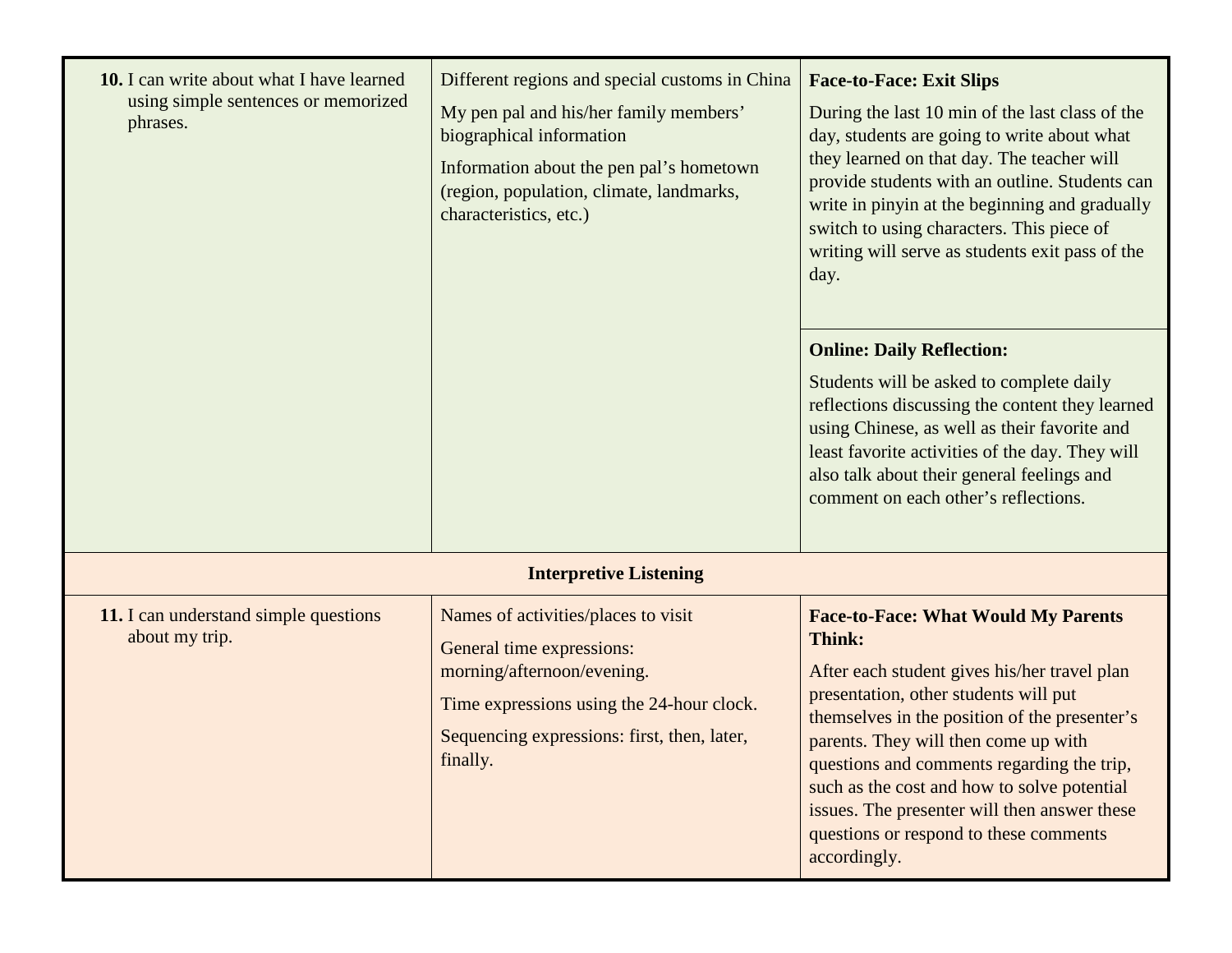|                                             |                                                                     | <b>Online: Planning Details</b>                                                                                                                                                                                                                                                                                                                                                 |
|---------------------------------------------|---------------------------------------------------------------------|---------------------------------------------------------------------------------------------------------------------------------------------------------------------------------------------------------------------------------------------------------------------------------------------------------------------------------------------------------------------------------|
|                                             |                                                                     | After the students come up with the draft for<br>their plan to visit their pan-pal's hometown in<br>China, their online instructor are going to look<br>over their plans and ask students questions<br>based on the draft, students will need to<br>answer those questions according to the plans<br>they make and make clarifications and add<br>specifics whenever necessary. |
| 12. I can understand simple descriptions of | Name of site                                                        | <b>Face-to-Face: Create Your Own Landmark</b>                                                                                                                                                                                                                                                                                                                                   |
| the places I plan to visit.                 | Location<br>Geographical characteristics<br>Descriptive expressions | Teacher will provide students with a number<br>of printed out pictures including various<br>geographical characteristics and descriptive<br>expressions. Students will listen to teacher's<br>description of a location and pieces the<br>pictures together accordingly.                                                                                                        |
|                                             |                                                                     | <b>Online 1-on-1: Is This a Real Place?</b><br>Online instructor will read to the student a<br>series of simple descriptions about a particular<br>landmark. The students will have three<br>pictures to choose from, if they have<br>determined the description was not for any of<br>those three pictures, students can call out that<br>this is not a real place.            |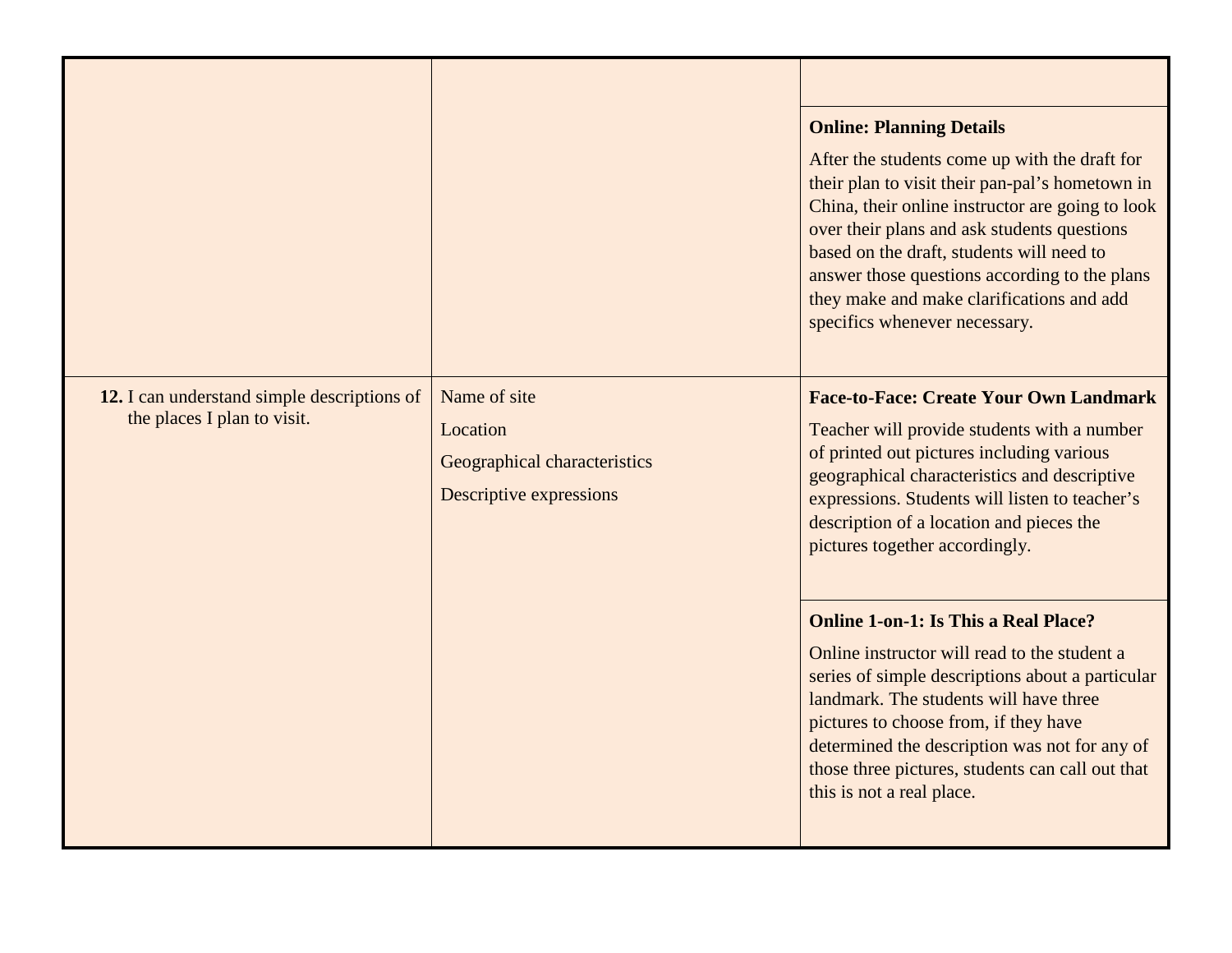| 13. I can understand simple directions to<br>find my way around town. | Turn right/left<br>Go straight<br>Corner<br>Across the street<br><b>Continue forblocks</b><br>A is far/close to B<br>A is next to B                                                                                                                                    | <b>Face-to-Face: Scavenger Hunt:</b><br>Students will be provided with a map.<br>Teachers will provide students with a series of<br>directions that lead the students to the<br>"treasure." Students who successfully locate<br>the "treasure" will be awarded with extra<br>points. Those who answer incorrectly will be<br>asked to perform a skit or sing a Chinese song.<br><b>Online 1-on-1: Find My Way Around Town</b><br>Online instructor will use the screenshot of<br>Google map to show a hotel from the student's<br>pen-pal's hometown, then mark the nearest<br>theater/restaurant/net café, student will ask for<br>direction, then write draw out the route on the<br>screenshot based on the directions given by<br>the online instructor. |
|-----------------------------------------------------------------------|------------------------------------------------------------------------------------------------------------------------------------------------------------------------------------------------------------------------------------------------------------------------|--------------------------------------------------------------------------------------------------------------------------------------------------------------------------------------------------------------------------------------------------------------------------------------------------------------------------------------------------------------------------------------------------------------------------------------------------------------------------------------------------------------------------------------------------------------------------------------------------------------------------------------------------------------------------------------------------------------------------------------------------------------|
|                                                                       | <b>Interpretive Reading</b>                                                                                                                                                                                                                                            |                                                                                                                                                                                                                                                                                                                                                                                                                                                                                                                                                                                                                                                                                                                                                              |
| 14. I can identify familiar words on the<br>street and store signs.   | Words indicating roads or streets and<br>directions. Ex. "XX road ", "XX Street",<br>"West, East, North, South,"<br>Key words on store signs that indicate what<br>the stores sell such as "convenient store",<br>"souvenir shop", "restaurant", "drug store",<br>etc. | <b>Face-to-Face: Shopping in Shanghai</b><br>Teacher will use the computer to show Google<br>map of Shanghai. Students need to first locate<br>the famous shopping street "Nanjing Road" in<br>Shanghai, then work in groups to identify<br>what kinds of stores can be found on that<br>street.                                                                                                                                                                                                                                                                                                                                                                                                                                                             |
|                                                                       |                                                                                                                                                                                                                                                                        | <b>Online 1-on-1: What's Near By</b><br>Online instructor will use the screenshot of<br>Google map to show a hotel from the student's                                                                                                                                                                                                                                                                                                                                                                                                                                                                                                                                                                                                                        |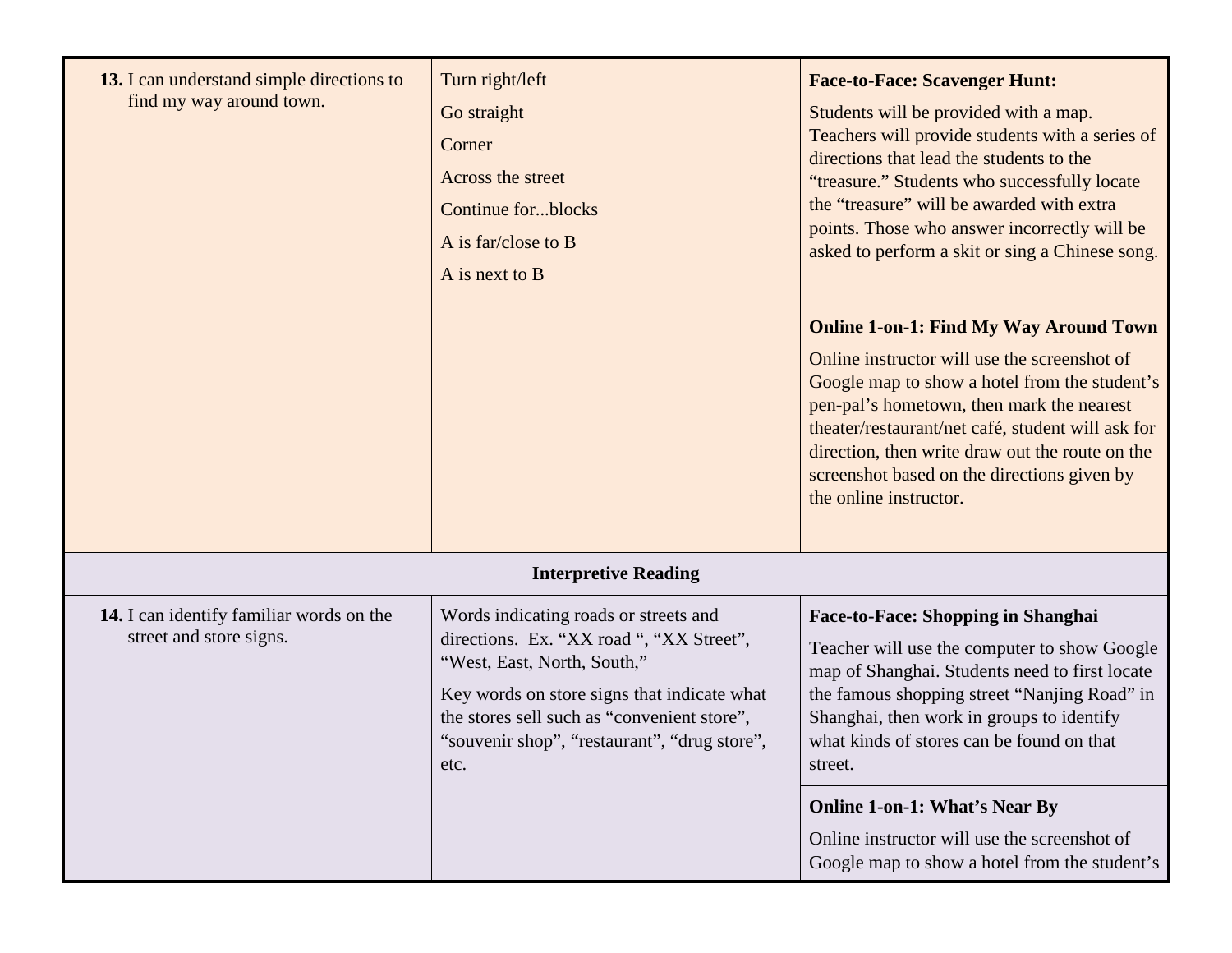|                                                                |                                                                                                                                                                                                                             | pen-pal's hometown. Students will need to<br>read the map and label the road and stores<br>they can identify.                                                                                                                                                                                                                                                                                                      |
|----------------------------------------------------------------|-----------------------------------------------------------------------------------------------------------------------------------------------------------------------------------------------------------------------------|--------------------------------------------------------------------------------------------------------------------------------------------------------------------------------------------------------------------------------------------------------------------------------------------------------------------------------------------------------------------------------------------------------------------|
| 15. I can locate familiar dish names on a<br>menu.             | What kind of food does this restaurant serve?<br>(Basic food categories: fish, poultry, pork,<br>beef, soup, vegetables, beverages, eating<br>utensils, ingredients.)<br>Common methods of cooking.<br>Price-related words. | <b>Face-to-Face: Food for My Party</b><br>Students will read the menu of a Chinese<br>restaurant, identify the basic food categories<br>and select a meal for a party they will be<br>hosting based on budgets and dietary<br>preferences.                                                                                                                                                                         |
|                                                                |                                                                                                                                                                                                                             | <b>Online 1-on-1: What Do You Want to Eat?</b><br>Online instructor will provide students with an<br>authentic menu on the white board of the<br>online classroom from a Chinese restaurant<br>and tell students some his/her own preference<br>about food. Students will need to locate dishes<br>that fit the online instructor's preference on<br>the menu and circle them for online<br>instructor's approval. |
| 16. I can check off words on a to-do list or<br>shopping list. | Key words for famous landmarks; key words<br>for main activities such as "to EAT famous<br>local food", "to SEE famous landmarks", etc.                                                                                     | <b>Face-to-Face: My Travel Checklist</b><br>Students will be provided with a list of<br>locations and activities they can do when<br>traveling in China (in Chinese). The teacher<br>will then state the activities they have done<br>before, and the students need to cross out the<br>activities they already performed, or locations<br>they already visited.                                                   |